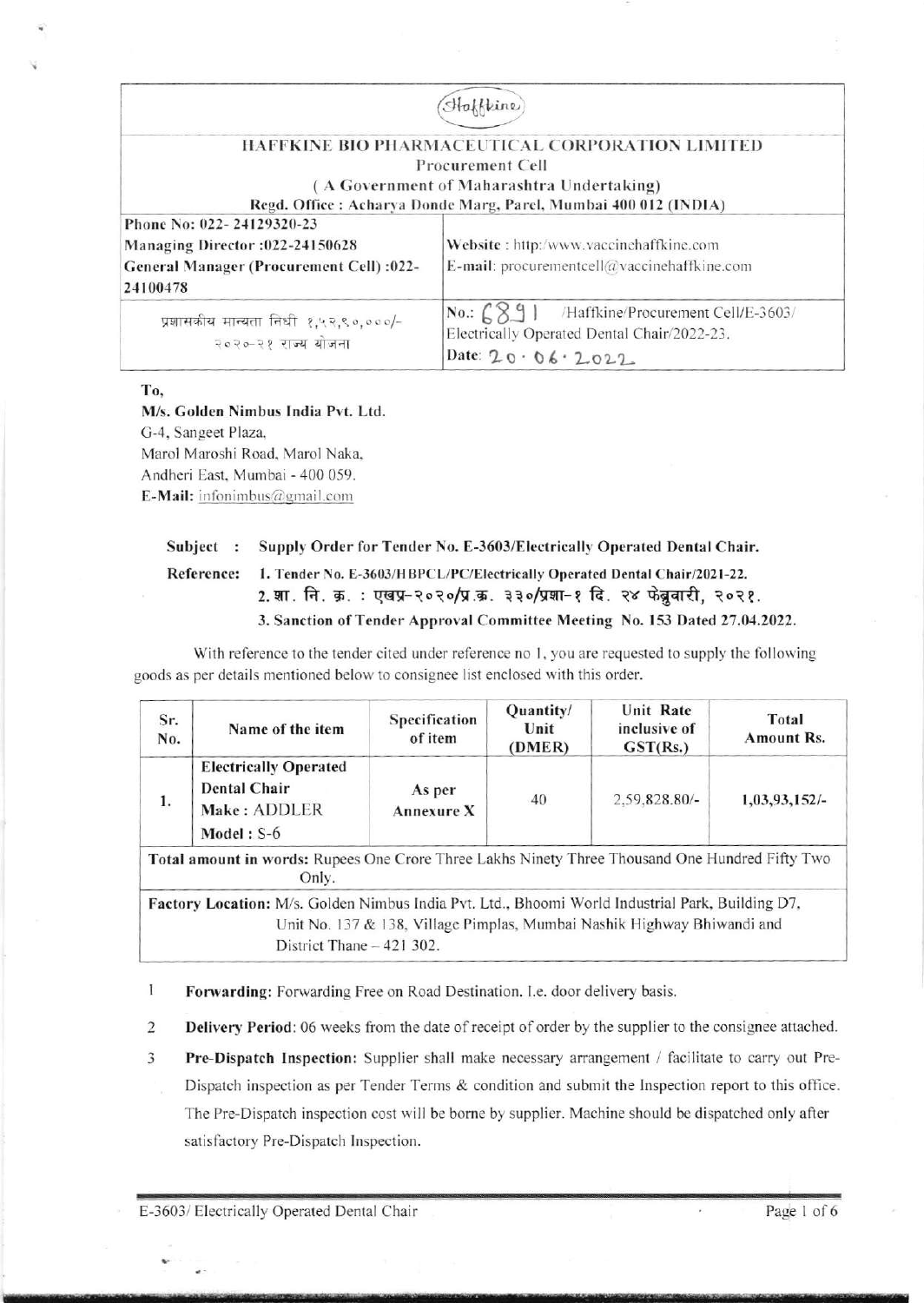- 4 Risk purchase clause: If the bidder fails to supply the stores within the stipulated delivery period. the order will stand cancelled. Undersigned shall be entitled to purchase such stores from any other source at such price which ordinarily should not be more than 10% of the tender price. The extra expenditure in such cases shall be recovered by Managing Director, Haffkine Bio Pharmaceutical Corporation Ltd. (Procurement Cell). Mumbai from the Supplier.
- Payment Terms: Payment of 100% of the contract value will be made within 8 weeks on delivery and successful installation and satisfactory commissioning and operation of the machinery. )
- Acceptance  $\&$  Receipt: It should be submitted in Appropriate Format to the purchasing authority. 6
- Delivery Challan Should be sent in the name of consignee in duplicate. It should specify Name of Equipment / Mfg. by / packing  $&$  quantity. 7
- Invoice Copy Should be sent in triplicate on the Name of Managing Director, Haffkine Bio Pharmaceutical Corporation Ltd.(Procurement Cell). Murnbai. Along with Bill of Entry and Country of Origin Certificate of the consignment. 8

#### Other Terms : 9

l) Warranty: The warranty period shall be for 2 years from the date of commissioning of all equipment supplied as certified by the consignee. After completion of 2 years warranty period Manufacturer/Supplier should give commitment to ensure services and supply of spare part for further 8 years. The successful tenderer must ensure 95% uptime during warranty period. In case of downtime, warranty period will be extended for period of downtime. If the equipment is not attended within 24 hours for Mumbai and 48 hours for other places the supplier will be liable to pay a penalty of 0.07% of purchase cost for every day of delay. Such penalty will be recovered from the amount of security deposit. Certificate of such uptime / downtime issued by the end user will be binding for the supplier Replacement of spares parts thereof due to manufacturing defects during warranty period will be entirely at the supplier's cost.

2) The user institution will enter to the Comprehensive Maintenance Contract with supplier agency  $@$ 5% of the order value (excluding taxes) of the equipment per year for 8 years after completion of warranty period. In case of non-compliance of CMC the supplier will be liable to pay penalty or for appropriate action. Payment ofCMC on yearly basis will be made by the user's institution, at the end of the year after satisfactory performance report from the end user.

Contract Agreement: Bidder should submil Contract Agreement on non-judicial stamp paper of requisite value. l0

### Fall Clause

It is a condition of the contract that all through the currency thereof, the price at which you will the supply stores should not exceed the lowest price charged by you to any customer during the currency of the contract and that in the event of the prices going down below the rate contract prices you shall promptly fumish such information to us to enable to amend the contract rates for subsequent supplies.

ry Indian State and Control of Control of Control of Control of Control of Control of Control of Control of Co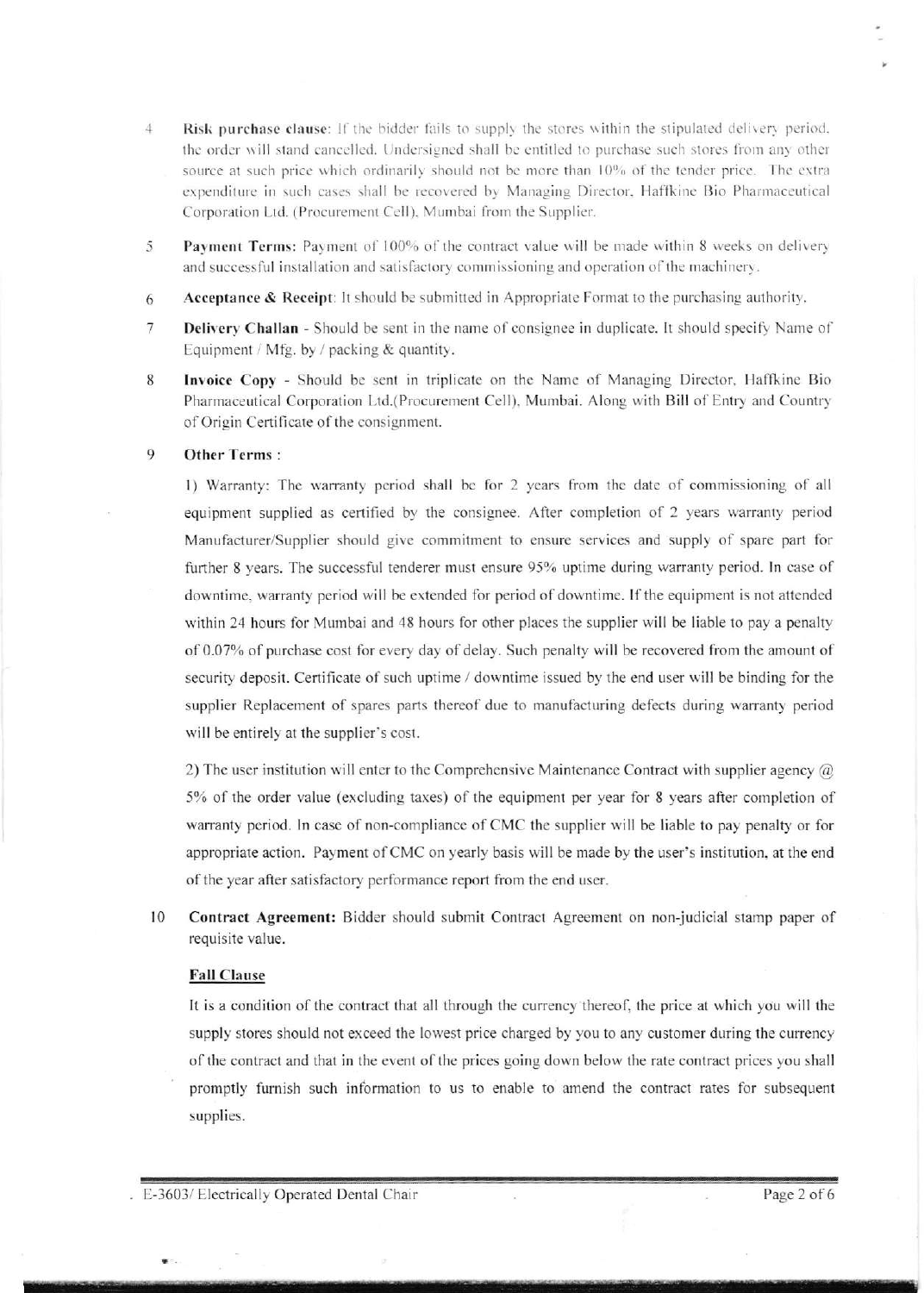The Bidder should submit (within 7 days) amount of 1.5% i-e, Rs. 1,55,897.28/- of order value to  $11$ meet other incidental expenditure and 3% i-e. Rs. 3,11,794.56/- as Security Deposit in form of Bank Guarantee. The Bank Guarantee valid for 2 months after the expiry of date of warranty issued by any Nationalized / Scheduled Bank.

#### Amount to be deposited to Following Account:

| Name of Account                     | Haffkine B P C L (Procurement Cell), CESS Account |  |  |
|-------------------------------------|---------------------------------------------------|--|--|
| Name of the Bank &<br><b>Branch</b> | Bank of Maharashtra, Branch- Mumbai Parel         |  |  |
| Account No.                         | 60381379835                                       |  |  |
| <b>IFSC</b> Code                    | MAHB0000079                                       |  |  |

Consignee: As per list enclosed

 $\frac{1}{10}$ 

Dr. Sadanand Bhise **General Manager** Haffkine Bio Pharmaceutical Corporation Ltd. (Procurement Cell), Mumbai.

#### Copy to:

1) Commissioner Health Services, Mumbai.

2) Director, Medical Education & Research, Mumbai-400 001.

- 3) Account Manager, Haffkine Bio Pharmaceutical Corporation Ltd. (Procurement Cell), Mumbai.
- 4) Office File.

Copy to Consignee: Dean, 1. Cama Albless Hospital, Mumbai. 2. Government Dental College & Hospital, Aurangabad. 3. Government Dental College & Hospital, Nagpur.: As per Tender Condition No.17 The user Institution should get the Comprehensive Maintenance Contract done with supplier agency @ 5% of the Order value (excluding taxes) of equipment per year for Eight years after Completion of warranty period.

Copy Submitted to: 1) Secretary, Medical Education & Drug Department, Mantralaya, Mumbai.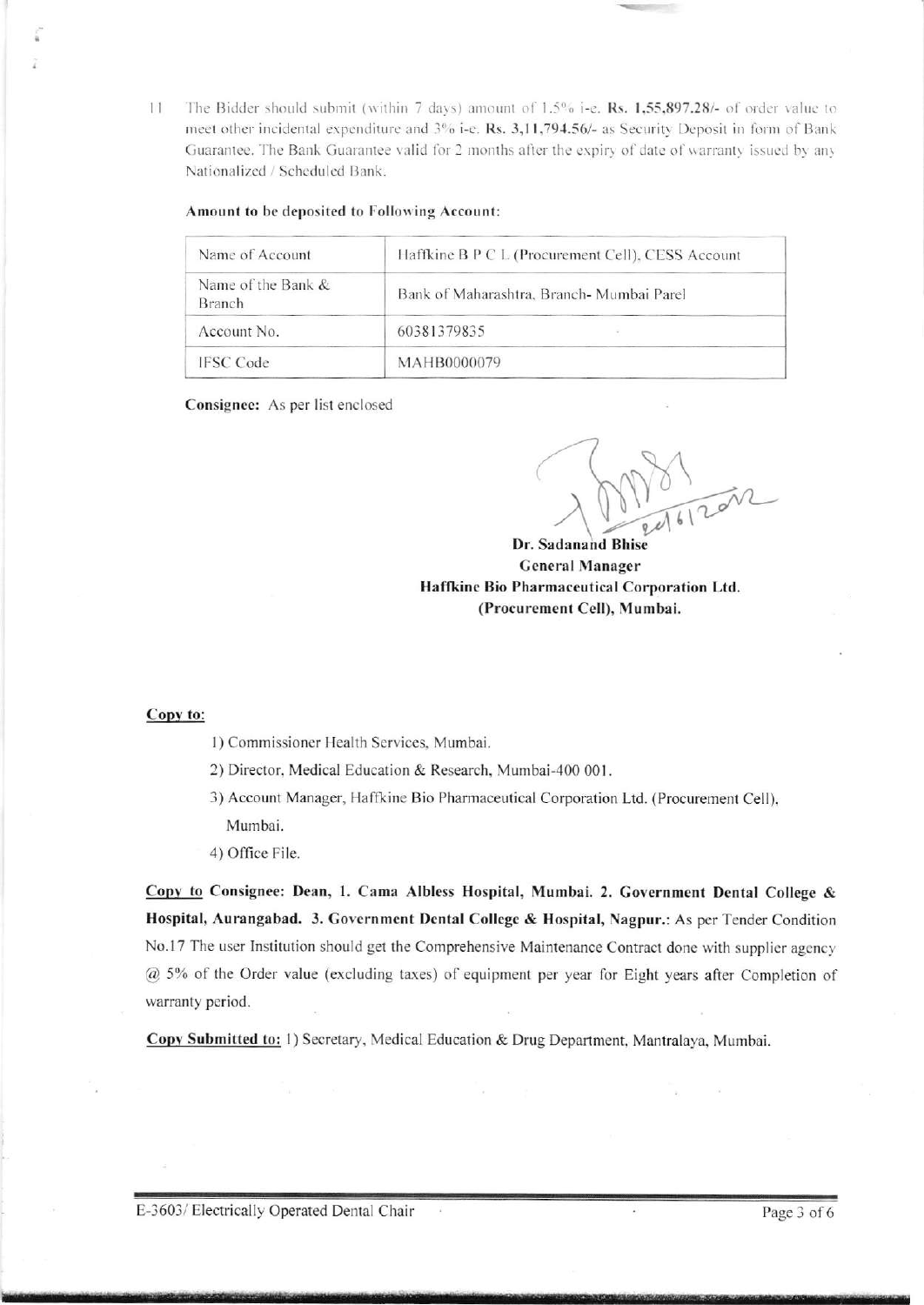## Annexure-X

### Specification of Electrically Operated Dental Chair

#### Accessories required with Dental chair

Spittoon attachment, LED Light with 2 intensity, high flor motorized evacuation system, Air vent suction, X- ray viewer, Airotor, Micromotor with Straight and Contrangle Handpiece, With shadow less lamp, spittoon, 3 way syringe, ultrasonic scealer with 3 tips, instrument tray dental operator's stool with height adjustment (Revolving Stool), Compressor, Light cure unit, & Stabilizer.

#### **Specifications of Fully Equipped (Dental Chair)**

1.

- 2. Electrically operated physiological dental chair having easy movements.
- 3. Up & Down movements and back rest movements should be motorized.
- 4. Dental chair should have ergonomically strees free seat and back rest.
- 5. Dental chair should be adjustable with "U" bend grip to provide neck comfort.
- 6. Should have dynamic balance on a sturdy base with rust and corrosion resistant steel material. (Desirable net weight of the base 70kg or more.)
- 7. Dental chair should have mounted with high and low intensity of 9v/12v two intensity switch and sensor operated LED LIGHT.
- 8. Dental chair should have built in X-ray viewer.
- 9. Dental chair should be supplied with fixed stainless steel instrument tray.
- 10. Dental chair should have ceramic spittoon of 22 cm with appropriate water supply, drainage system and conventional salive ejector.
- 11. Dental chair should have high and low vacuum motorized suction with flow control valve, auto drain and flush system. Suction having a flow rate of 300-350 liter/min.
- 12. Two way switch facility for filling the tumbler and flushing the basin bowl. It should have water filter single candle type for connection.
- 13. Dental chair should have internationally accepted designs with materials (Steel and other materials) as per the component of ISO.ISI accepted materials.
- 14. Dental chair should be supplied with Euro molded stool having backrest, pneumatic piston for height adjustment.
- 15. Dental chair should be supplied with rubber floor mat.
- 16. Dental chair should have two 3 way syringes for air and water spray with autoclavable nozzle (one with control box.)
- 17. Module System should be suspended.
- 18. Control box should be fitted with
	- a. Transparent water tank with tubing and nut for fitting with foot control, fitted with valves and regulator constant pressure.
	- b. Transparent water booster.
	- c. Supplied with control box facility for smooth adjustable speed from 10,000-40,000 RPM with hand foot control variable speed as required.
	- d. Quick response with smooth rotation throughout, with facility of clockwise rotation should have both reverse and forward speed rotation.
	- e. Light weight, compact convenient for user's hand. Facility for overload protection.
	- f. Two airotor point  $&$  one micro motor point.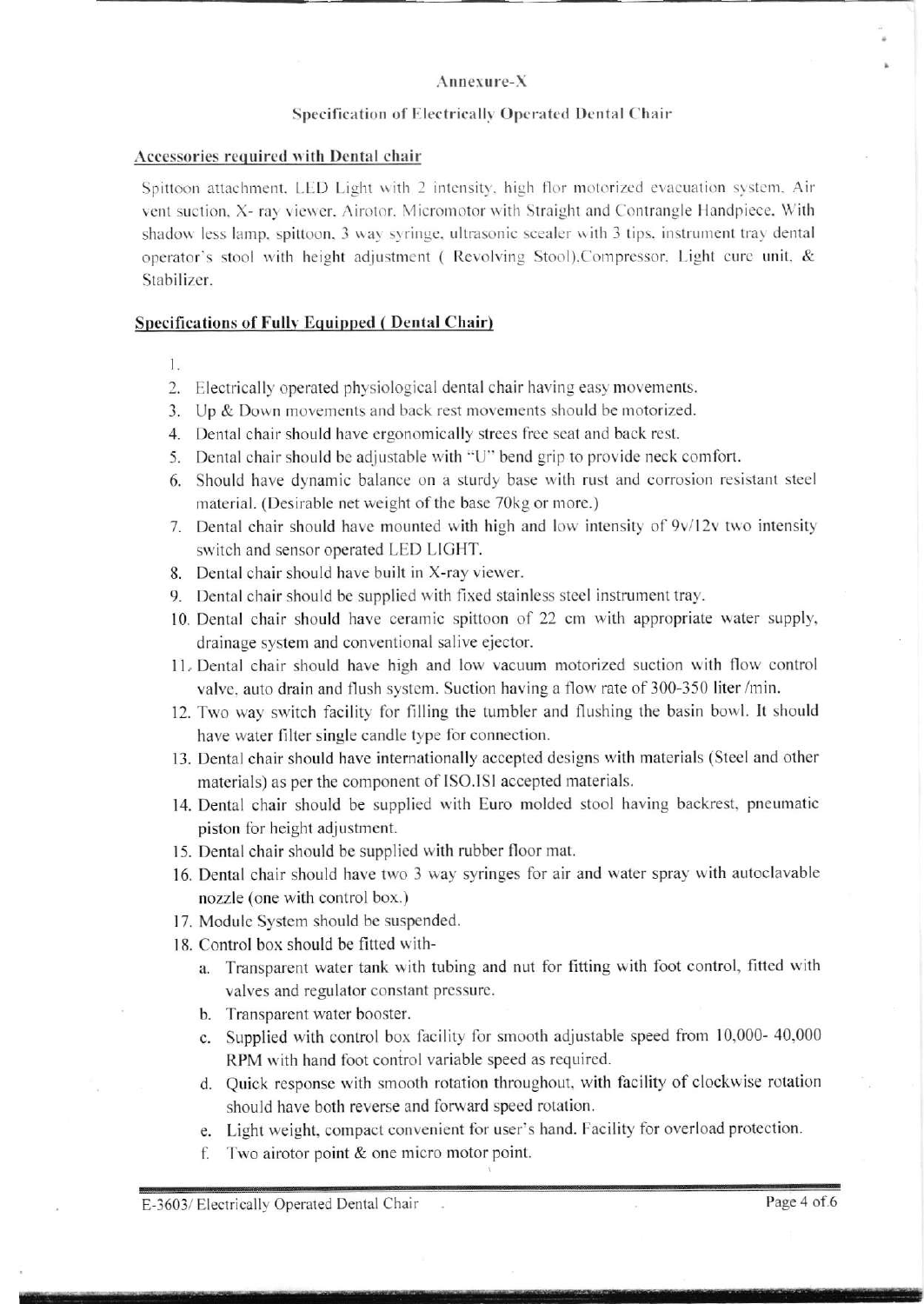### Micro motor Unit (External unit)

- a. Type 35 KRP
- b. 15000 RPM and above
- c. Forque 10 Nem and above
- d. Brushless motor with straight hand piece & E-Type Contrangle and piece ( KVAO/NSK/W&H/SIRONA)

#### Compressor

- Hp and abovc
- Noiseless and oil free
- Tank capacity 20 liters and more
- Pressure range 6-7-8 bars.
- Noise level 68 at 5 bars.

Should have indication of date. time, and remaining time in process step, step number and reagent description.

-ultrasonic scaler with 3 tips

-lt should be with piezoelectric scaler unit.

- It should have an autoclavable handpiece.

-Power setting in a wide range #Oto#14.

- Electric ultrasonic generator with the frequency 27-32 KHz

-lt should have an easy access adjustable spray.

-lt should have an automatic feedback control system adjusting to optimum frequency at tip

- The single handpiece should be capable of being used for scaling of teeth, and implants  $\&$ stain removal.

-lt should have maximum output of 8 watt.

-Tips should bea Total tips-09

a) Tips for supragingival scaling- assorted 05 tips

c) Tips for subgingival scaling- assorted 02 tips

d) Tips for cleaning implants and metallic resortations 02 tips.

## -Stabilizer

-I.5KVA

- Light Cure unit
- Cordless unit with intensity 1000-2000 nm/cm cube.

- Probe tip should be 9 to 11 mm in diameter and have 360 degree rotatable light guide.

- One piece stainless casing for easy disinfection.

- Blue phase light/LED light.

- Unique ergonomic shape for ease of handling.

- Eye protection shields for safety.

# Hand Pieces

- lt should be supplied with two air rotor points.

- Air rotor hand piece should piece should be Ultra push and Super torque.

- It should have small head and ceramic bearing

- Speed of air rotor 300000 RPM
- Should be compatible with universal coupling.

- Contra angle hand piece with spare Cartridges. (KAYO/NSK/W&H/SIRONA)

- Oil spray nozzle should be supplied with each hand piece.

E-3603/ Electrically Operated Dental Chair **Page 5 of 6**